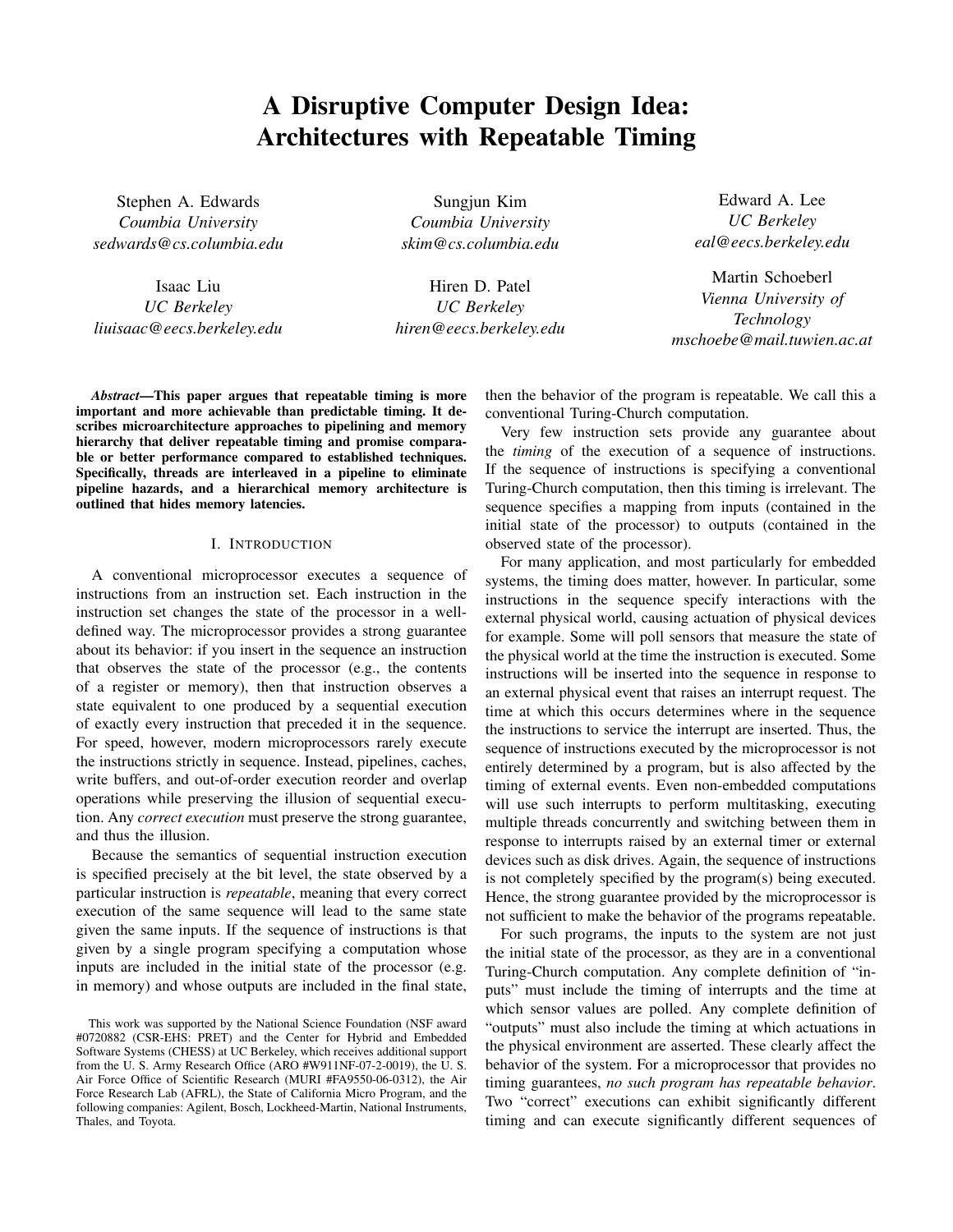instructions, resulting in significantly different outputs.

In the above analysis, we implicitly define the *behavior* of a program to be the mapping from inputs to outputs. Many useful programs, however, do not require such a rigorously defined behavior. Some measure of nondeterminism is tolerable, meaning that the same inputs may lead to different outputs, as long as some application-dependent set of *properties* is satisfied. If the timing of an output is important, for example, it may not have to be precise. The application has some tolerance to deviations in the timing. Thus, we are generally more interested in whether satisfaction of these properties is repeatable. That is, we insist that every correct execution satisfies an application-dependent set of properties.

A real-time program, for example, will specify a set of properties as constraints on the timing of certain external interactions or internal actions (updates of values in memory, for example). The task of a real-time system designer is to ensure that these properties are repeatable.

A *predictable* property is a repeatable property than can be determined in finite time from a specification of the system. Since any computer only has finite memory, the state after a sequence of instruction executions is technically predictable, although doing so can take an impractically long time. However, if the specification of the system is a program, the sequence of instructions executed will not be predictable if timing is not repeatable (interrupts and multitasking will interfere). Thus, even a conventional Turing-Church computation on a uniprocessor may not have repeatable behavior [1].

Researchers have made great strides in predicting execution time [2], [3], specifically in *bounding* the execution time, determining worst-case execution time (WCET). However, existing techniques can only determine WCET for a processorprogram pair, not for just a program (unlike processor state, which must be consistent across all correct processors). Even worse, implementation details that can affect execution time, such as memory consistency models [4], are often not wellspecified. Researchers are calling for moderation and identifying particularly problematic techniques [5], [6], [7].

Moderating these practices is not enough. Repeatability is more important than predictability. With repeatable timing, testing can establish correctness, and testing is almost always easier than detailed analysis. Without repeatability, testing proves little.

Timing should be a repeatable property of a *program*, not of a program executing on a particular processor implementation. That is, our notion of "correct" execution of a sequence of instructions should include timing properties. This requires changes to the semantics of instruction sets.

A few researchers have addressed the problem of repeatable timing. Precision-timed (PRET) machines [8], [9] modify the instruction set for repeatable timing. Mueller's VISA [10] runs a standard fast processor in concert with a slow (repeatable) one, switching over if the fast one lags behind. Schoeberl has implemented a Java processor where time-repeatability of individual bytecode instructions was the major design goal [11]. Whitham and Audsley's MCGREP [12] use programmable microcode to accelerate hotspots that are otherwise too slow.

In this paper, we focus on two intertwined obstacles to repeatable timing: pipelines and memory hierarchy. We show that repeatable timing can be reconciled with pipelining and memory hierarchy, both of which are required to get competitive performance.

## II. PIPELINE INTERLEAVING

Pipelining improves hardware performance: instead of waiting for every operation in an instruction to complete before starting the next instruction, start the second instruction while the first instruction completes. The challenge comes when successive instructions depend on each other, such as the instruction following a conditional branch or writes to a register that is read by the following instruction. Dealing with these hazards requires additional control and steering logic to reorder or stall the instruction, which makes the execution time of an instruction depend on the instructions surrounding it.

Instead of rejecting pipelining outright, we advocate an interleaved pipeline, a form of fine-grained multithreading [13] (also known as interleaved multithreading). In every cycle, an instruction from a different thread is fetched and inserted into the pipeline in a round-robin fashion. Instead of stalling the pipeline, instructions that take multiple cycles (i.e., memory access instructions) will be re-fetched into the pipeline on the next round-robin cycle, until the instruction is finished. Thus, at any time, the pipeline is running at most one instruction from each thread when there are more threads than pipeline stages. From the perspective of each thread, there is no pipeline; each instruction completes before the next one begins.

Interleaved pipelines have performance advantages. They eliminate inter-instruction dependencies, eliminating timeconsuming hazard detection and steering. They also hide the off-chip memory latency penalty because other threads execute while one is waiting for memory. This technique has been used in various research and commercial processors for achieving higher performance since the early 80s [13].

More importantly, pipeline interleaving leads to repeatable timing [14]. By removing the data dependencies and hazards in the pipeline, instructions will never be affected by their surrounding instructions. Each instruction will now take exactly the same number of cycles to execute each time it enters the pipeline. Instructions that block (e.g., when accessing memory) can always block for the same number of cycles, regardless of what is happening in other threads and which instructions precede or follow them.

The first PRET machine [9] implements a thread-interleaved pipeline with each thread having its own thread context. The memory hierarchy consists of a scratchpad memory shared by all threads and a memory wheel component that arbitrates access to the main memory in a time-triggered fashion. A replay technique is used for any instructions that take multiple cycles, such as main memory accesses. A novel concept in PRET is the ability to control temporal behaviors in software through deadline instructions [15], [9]. The combination of the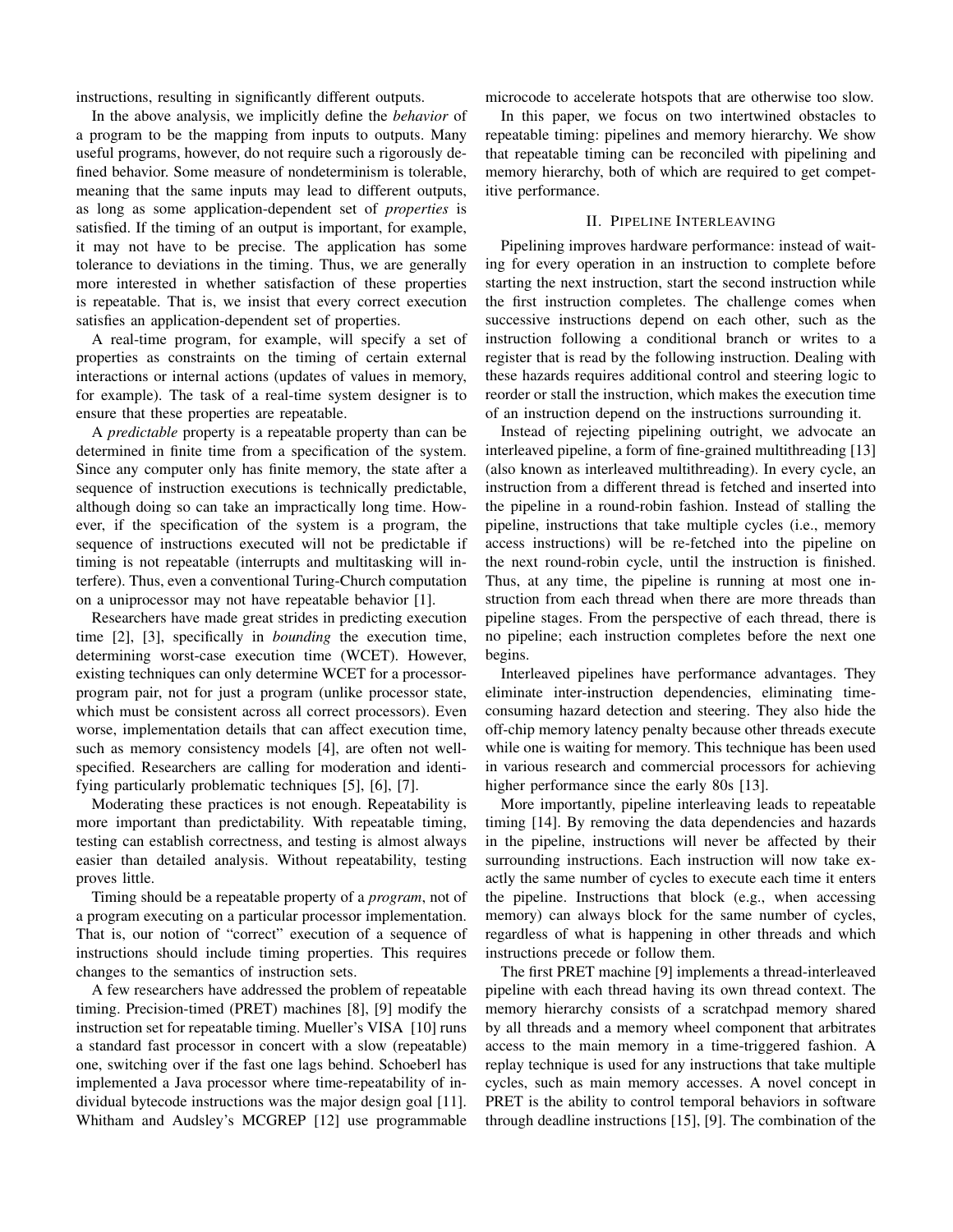The next memory access request cannot be processed before this time »

|                      |            | . The first memory access request arrives here |            |            |            |            |                      |            |            |                 |            |            |     |                 |            |
|----------------------|------------|------------------------------------------------|------------|------------|------------|------------|----------------------|------------|------------|-----------------|------------|------------|-----|-----------------|------------|
| Clock No.            |            |                                                |            |            |            |            |                      |            |            | 10 <sup>1</sup> | 11         |            |     | 14 <sup>1</sup> | 15         |
| Command              | <b>ACT</b> | <b>READ</b>                                    | <b>NOP</b> | <b>NOP</b> | <b>NOP</b> | <b>NOP</b> | <b>NOP</b>           | <b>NOP</b> | <b>NOP</b> | <b>NOP</b>      | <b>NOP</b> | <b>ACT</b> | R/W | <b>NOP</b>      | <b>NOP</b> |
| <b>Bank Address</b>  | 00         | 00                                             |            |            |            |            |                      |            |            |                 |            | 00         | 00  |                 |            |
| Address <sup>1</sup> | Row        | Col                                            |            |            | ∧          |            |                      | ↗          | ∧          | ⋏               |            | Row        | Col | ∧               |            |
| Bank ()              |            |                                                |            |            |            |            |                      |            | tRP        | tRP             | tRP        |            | AL  |                 |            |
| Data I/O             |            |                                                |            |            |            |            | ว <sub>ิ</sub> ata 0 | Data 0     |            |                 |            |            |     |                 |            |

(a) Read followed by R/W request of DDR2: CPU requests read to a row in a bank and then read/write to a different row in the same bank. Additive latency(AL) = 2, column latency(CL) = 3, burst length(BL) = 4, row precharge time(tRP) = 3, auto-precharge.

The next memory access request cannot be processed before this time »

| The first memory access request arrives here |            |               |            |            |            |            |               |            |            |            |            |            |            |            |     |  |  |
|----------------------------------------------|------------|---------------|------------|------------|------------|------------|---------------|------------|------------|------------|------------|------------|------------|------------|-----|--|--|
| Clock No.                                    |            |               |            |            |            |            |               |            |            | 10         |            |            | IJ         | 14         | 15  |  |  |
| Commandl                                     | <b>ACT</b> | <b>WRITE:</b> | <b>NOP</b> | <b>NOP</b> | <b>NOP</b> | <b>NOP</b> | <b>NOP</b>    | <b>NOP</b> | <b>NOP</b> | <b>NOP</b> | <b>NOP</b> | <b>NOP</b> | <b>NOP</b> | <b>ACT</b> | R/W |  |  |
| <b>Bank Address</b>                          | 00         | 00            |            |            |            |            |               |            |            |            |            |            |            | 00         | 00  |  |  |
| Address                                      | Row        | Col           |            | ∧          |            | ⋏          |               | ∧          | ∧          | ∧          | ∧          |            |            | Row        | Col |  |  |
| Bank                                         |            | AL            |            | $\sim$     |            | )ata       | )ata          |            | tWR        | tWR        | tRF        | +DD        | tRP        |            | AL  |  |  |
| Data I/O <b>I</b>                            |            |               |            |            |            |            | Data 0 Data 0 |            |            |            |            |            |            |            |     |  |  |

(b) Write followed by R/W request of DDR2: CPU requests write to a row in a bank and then read/write to a different row in the same bank. Additive latency(AL) = 2, column latency(CL) = 3, burst length(BL) = 4, write recovery time(tWR) = 3, row precharge time(tRP) = 3, auto-precharge.

Fig. 1. Timing of read and write memory operation.

architecture and the deadline instructions enables programmers to get repeatable timing.

#### III. MEMORY HIERARCHY

While memory bandwidth can be improved with a host of tricks (mainly parallelism), memory latency is a fundamental problem for large memories. The usual solution is a hierarchy: a mix of large slow memories feeding small, fast ones. Standard memory hierarchies use caching to preserve the illusion of a large, undifferentiated memory. While caches present the programmer with a convenient abstraction, they leave timing unpredictable and often non-repeatable [7]. For a program running in isolation, the time taken for a memory access depends on which cache it resides in. This depends in part on its address, which is often difficult to predict before the program is running, but also on the history of the memory accesses.

Our solution retains the memory hierarchy but manages it differently. First, we use scratchpad memories (SPMs) instead of caches. SPMs use less power and occupy less area than caches because no speculation logic is needed. Compared to caches, SPMs give us the same access time, except that the allocation of data on the SPMs are done in software, instead of hardware. This allows us to gain repeatable performance in the fast access memory.

Large modern DRAM chips are well-suited to our interleaved pipeline. Internally, they consist of separately operating banks (e.g., eight) that can be simultaneously accessed at various stages of a read or write. Our solution is to assign threads to dedicated banks. Since the threads are interleaved in the pipeline, we can effectively hide the memory latency. In each cycle, a thread is granted access to its dedicated memory bank and may initiate or continue a memory operation. Like the interleaved pipeline, the memory scheduler will implement something like a round-robin policy.

#### *A. Making DRAM Accesses Repeatable*

We design a DRAM memory controller that guarantees repeatable timing behaviors when accessing the DRAM memories. This design is tightly coupled to the interleaved pipeline to hide the long latencies of DRAM, and consequently improve performance. We use the Samsung specifications [16], [17], [18], [19] for our DDR2 memory.

Figure 1(a) and Figure 1(b) illustrate the basic read and write memory operations on the same bank but on different rows of the DDR2 memory. In these figures, the signals driven or read by the controller are denoted by command, bank address, address, and data I/O. Every cell in the figure represents the signal value at a particular clock cycle. For instance, at clock cycle 1 in Figure 1(a), the bank address selects bank 0, the command to activate (ACT) the bank is sent, and the row address is supplied.

Figure 1(a) shows that a read operation emits the requested data on the seventh and eighth cycles, but it requires an additional three cycles for precharge amounting to a total of 11 clock cycles before the next memory access command can begin. The write operation in Figure 1(b) shows that data is written to the memory on the sixth and seventh cycle of the write operation, but due to write recovery and precharge times, the next memory operation can only occur after 13 cycles. Notice that Figure 1(a) and Figure 1(b) show the memory operations with the longest latencies for a read and write. Other combinations of memory operations yield different timing behaviors. For example, consecutively reading from the same bank and the same row results in a shorter memory access latency while writing then reading from the same bank and same row result in a different access latency. Because of such variations, the history of memory operations affects the latency of the next memory operation. This results in non-repeatable timing behaviors when using conventional DRAM memory controllers.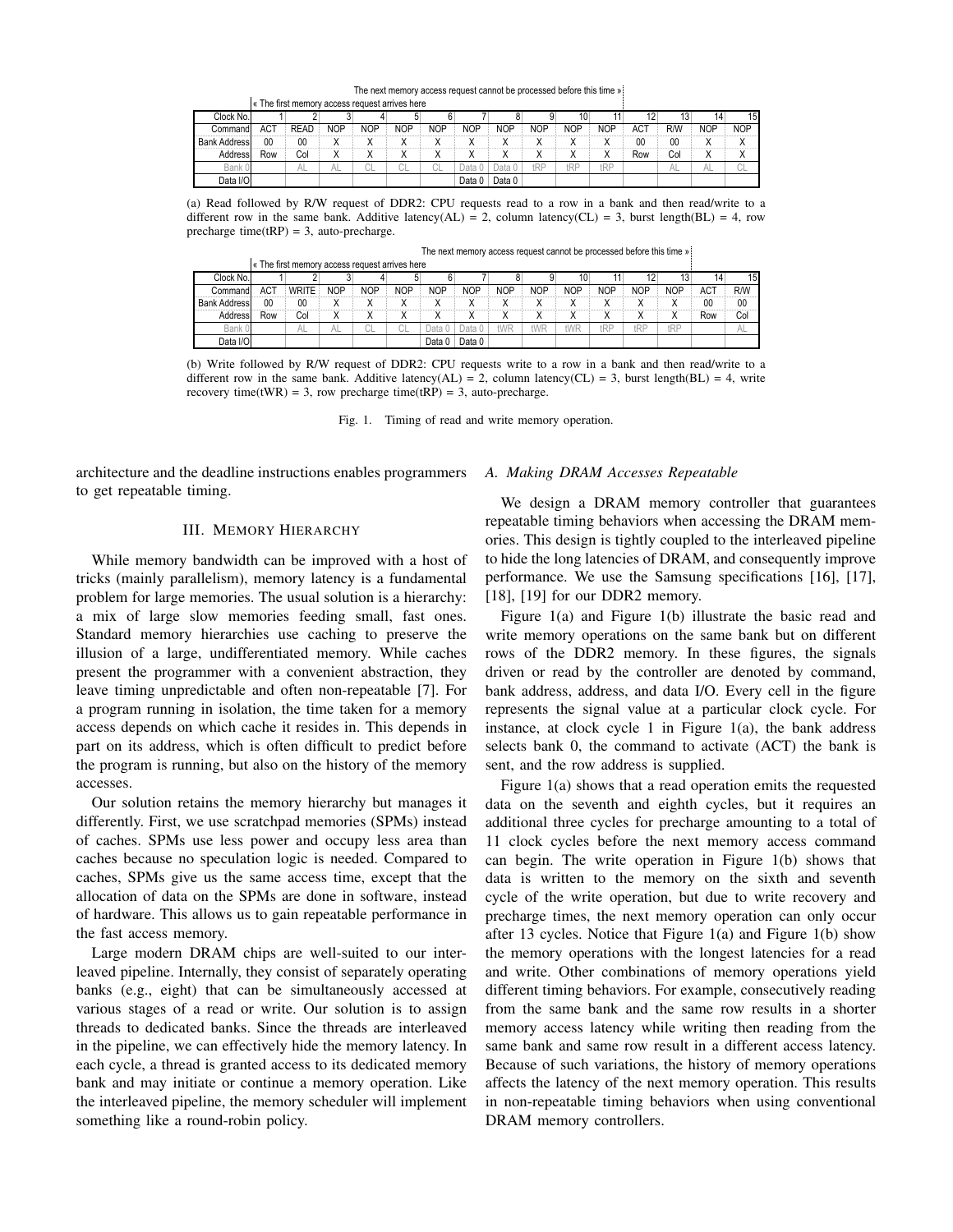| The initial thread can request memory access after this time again »<br>. The initially scheduled thread requests memory access at this time<br>is The secondly scheduled thread can request memory access from this time |                     |     |     |            |     |     |            |                                           |            |            |                       |            |            |                 |            |     |
|---------------------------------------------------------------------------------------------------------------------------------------------------------------------------------------------------------------------------|---------------------|-----|-----|------------|-----|-----|------------|-------------------------------------------|------------|------------|-----------------------|------------|------------|-----------------|------------|-----|
|                                                                                                                                                                                                                           | Clock No.           |     |     |            |     |     |            |                                           |            |            | 10                    | 11⊹        | 12         | 13 <sup>1</sup> | 14         | 15  |
|                                                                                                                                                                                                                           | Command             |     | R/W | <b>NOP</b> | ACT | R/W | <b>NOP</b> | <b>NOP</b>                                | <b>NOP</b> | <b>NOP</b> | <b>NOP</b>            | <b>NOP</b> | <b>NOP</b> | <b>NOP</b>      | <b>ACT</b> | R/W |
|                                                                                                                                                                                                                           | <b>Bank Address</b> | 00  | 00  |            | 01  | 01  |            |                                           |            |            |                       |            |            |                 | 00         | 00  |
|                                                                                                                                                                                                                           | Address             | Row | Col | х          | Row | Col | х          |                                           |            | х          | x                     | х          | х          | х               | Row        | Col |
| <b>Bank</b>                                                                                                                                                                                                               | read case           |     |     |            |     |     |            | )ata                                      | )ata       |            | <b>tRF</b>            | <b>tRP</b> |            |                 |            | AI  |
|                                                                                                                                                                                                                           | write case          |     | Al  | ΑL         |     |     |            | : Data 0: Data 0: tWR :                   |            | tWR :      | tWR                   | tRP        | tRP        | tRP             |            | Al  |
| Bank                                                                                                                                                                                                                      | read case           |     |     |            |     | ΑI  |            |                                           |            |            | Data                  | )ata       | ŀRP        | tRP             | tRP        |     |
|                                                                                                                                                                                                                           | write case          |     |     |            |     | AL  |            |                                           |            |            | Data 1: Data 1:   tWR |            | tWR        | tWR             | tRF        | tRF |
|                                                                                                                                                                                                                           | Data I/O rangel     |     |     |            |     |     |            | Data 0 Data 0 Data 0 Data 1 Data 1 Data 1 |            |            |                       |            |            |                 |            |     |

Fig. 2. Interleaved pipeline operation of DDR2 (our design approach): CPU requests read/write to a row in a bank and then read/write to a row in another bank. Additive latency(AL) = 2, column latency(CL) = 3, burst length(BL) = 4, write recovery time(tWR) = 3, row precharge time(tRP) = 3, auto-precharge

One approach in achieving repeatability tightly couples the processor's interleaved pipeline with the memory controller. It also designates each DRAM bank to a hardware thread. Since the interleaved pipeline schedules each hardware thread using a round-robin policy, this directly translates to the DRAM such that the memory access order also follows round-robin scheduling among banks. In Figure 2, we show how to exploit the interleaved pipeline while achieving repeatability. (In this diagram, we only show two threads, thus showing only two memory banks.)

As can be seen, a thread can access the memory again every 13 cycles, but the next thread is also able to access it every 13 cycles because of the DRAM's ability to access separate banks simultaneously. To be specific, no matter what the command types are received to a bank, the next access is allowed after the maximum latency (the write latency) if it is to a separate bank. Since a different thread is scheduled every cycle in an interleaved pipeline, and a different bank is used for every successive memory access, we can interleave memory accesses of different banks such that all memory operations take 13 cycles. In this way, we get repeatable timing behaviors from memory operations.

In addition, compared with Figure  $1(a)$  and Figure  $1(b)$ where only one memory operation at a time is possible, interleaving as shown in Figure 2 improves the throughput of memory operations. While the next memory operation is processed after 11 cycles in Figure 1(a) and 13 cycles in Figure 1(b), the subsequent memory operations can be processed after 3 cycles or 10 cycles in Figure 2, or after 6 cycles or 7 cycles provided we evenly distribute the access scheduling. Furthermore, these latencies can be reduced with more threads/banks (i.e., 3 and 4 cycles with 4 threads/banks provided we add the memory access timing every 3 cycles).

Note that in order to maintain repeatability, we need arbitration between the processor and the memory controller because they might run at different clock speeds. As a result, we add the maximum interaction latency to the total memory access latency and force the processor's memory access instruction to always take this total amount of time. Scheduling of the memory control is optimized to reduce the interaction latency.

#### *B. DRAM Refreshing*

Another source of non-repeatability is the constant need to refresh the DRAM. When the DRAM is being refreshed, the processor cannot access the DRAM. Conventional processors simply stall until the refresh is completed. However, this is undesirable.

In our approach, we propose using the distributed, RASonly refresh [20] to each bank separately. In other words, memory refresh is equivalent to a row access to a bank; thus, each bank can refresh its row at the proper time separately. Instead of allowing the internal memory logic to refresh all the memory banks at once [18], we tightly couple the bank refreshes with the processor hardware threads, and bring this abstraction up to the software. When an instruction does not access memory, the memory controller triggers DRAM refreshing. Note that since each thread has its dedicated bank, this will not cause any timing variations among threads.

When a refresh is required can be statically analyzed. For example, we can issue a refresh whenever we encounter a branch or nop instruction. Thus, provided a basic block takes less time than the required refresh rate (usually  $15.6 \,\mu s$ ), then stable DRAM refresh is guaranteed because the basic block will finally meet a branch instruction that triggers refresh. On the other hand, provided a basic block is too large, then the compiler can insert a nop within that the basic block to guarantee that the DRAM is refreshed. This still achieves repeatable timing (however, prediction may be harder).

### *C. Shared Memory*

Combining the DRAM controller with an SRAM scratchpad memory that is shared among the threads, we note that our memory hierarchy is the converse of a conventional multicore approach. The fast, close memory is shared among concurrent threads, while the slow, remote memory is private to each thread. In many multicore architectures, the fast, close memory is a private cache, and the slow, remote memory is shared.

This architecture suggests numerous interesting possibilities that have profound implications on the programming models for concurrency. For example, one could dynamically (but infrequently) change the ownership of memory banks to transfer large quantities of data among threads, while using the smaller, shared scratchpad SRAM for synchronization and fine-grain coordination. One could also vary how banks are assigned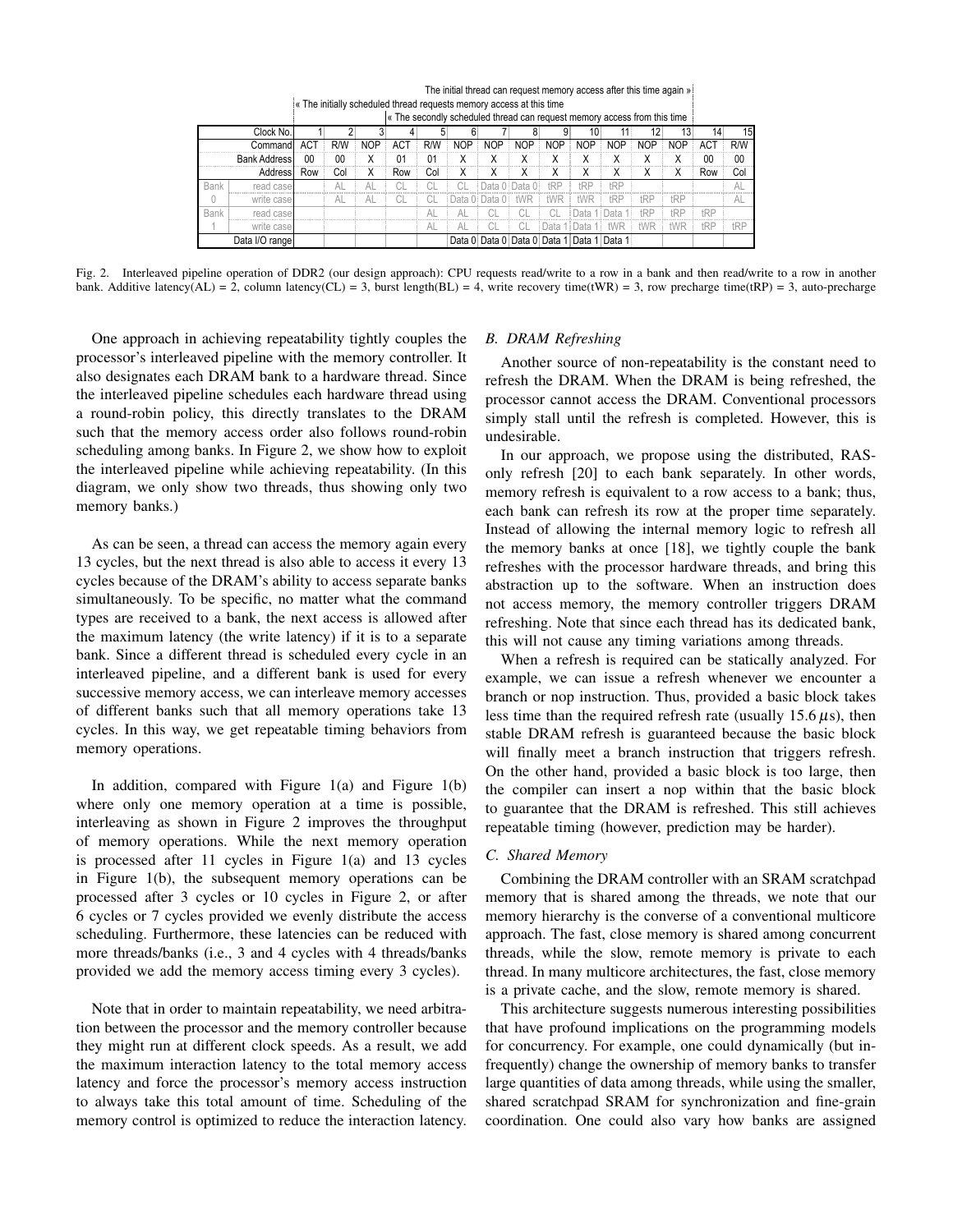to threads. Granting a thread exclusive access to a bank will lead to the highest performance, but it will also be possible to share a bank among multiple threads through a secondary round-robin schedule and still achieve repeatable timing.

Furthermore, sharing memory banks by supplying a periodic schedule is a time-triggered approach, which has been used successfully for networking, but not memory access. Pitter and Schoeberl [21] have also considered memory access (in their case, DMA) as a real-time scheduling problem, but treat it as a more traditional real-time task and worry just about WCET. Rosen et al. [22] similarly consider bus access as a real-time task.

## *D. Programmable DMA Controller*

To facilitate fast transfer of program code and data between the fast SRAM and large DRAM memories, we advocate using a programmable direct memory access (DMA) controller. Input to the DMA controller is a program that describes the memory transfer pattern for the particular target application. This program is a finite state machine where the states consist of instructions to perform the actual transfer between the memories, and the transitions take place based on the program counter of the hardware threads. Therefore, the DMA controller has also access to the address bus on which it can snoop the program counter of the hardware threads. This approach has the advantage that the program dictating memory transfers can execute in parallel with the target application. It also does not require the main application program to explicitly issue a transfer instruction to initiate the transfer. Instead, it is possible for the programmable DMA to begin transferring code and data before the application requires it. Ideally, the program for the controller will be automatically generated from the application model or code.

#### *E. Split Read Access*

A further optimization to hide memory access latencies on a load instruction is possible by splitting the read command phase and the result return phase in the processor. Therefore, a read start instruction just communicates the address and read request to the memory subsystem and returns immediately. To obtain the actual read value another instruction has to be issued. The benefit of the split of the load instruction is that other instructions, which do not access the main memory, can be scheduled by the compiler to hide the access latency. A split read operation is similar to a prefetch instruction, which gives the cache system a hint which data will be used in the near future.

## IV. DISCUSSION

To have high processor utilization, our approach requires that application developers expose enough concurrency that multiple threads can be active much of the time. This suggests our architecture may be better used with programming models that are intrinsically concurrent. Fortunately, there is a great deal of momentum towards such programming models, particularly for the design of embedded real-time systems. Commercial tools such as Simulink with Real-Time Workshop from The MathWorks, TargetLink from dSpace, and LabVIEW from National Instruments, all provide intrinsically concurrent programming models and synthesize concurrent embedded code. Emerging programming models for real-time systems like Giotto [23], TDL [24], and Ptides [25] also expose a great deal of exploitable concurrency, and appear to be good matches for our architecture. Even traditional RTOS-based designs [26] can benefit from our approach because the realtime constraints will be easier to guarantee with concurrency that delivers repeatable timing.

Along with the concurrency that these programming models provide, the structure that comes with the programming models could also help us analyze memory access patterns and generate appropriate programs for the programmable DMA. For example, Bandyopadhyay [27] used the structured properties of Heterochronous Dataflow programming model to statically analyze when data should be moved between the main memory and a software controlled scratchpad in order to achieve the most optimal allocation scheme. In a similar fashion, we can configure the memory controller and partitioning of shared memory regions.

A challenging issue that arises is how to assess the performance of resulting computer architectures compared to established approaches. Standard benchmarks have no concurrency, and therefore an interleaved pipeline immediately appears to come with an enormous cost. Suppose for example that we compare a non-interleaved processor with a 200 MHz instruction issue rate to an interleaved processor with a 240 MHz instruction issue rate (we assume that an interleaved pipeline can be clocked slightly faster because there is less hardware for forwarding and pipeline interlocks, which often form the critical path that determines the clock rate). Suppose then that a four-way interleaved pipeline is required to remove all pipeline hazards. Then a given thread will execute at an instruction issue rate of 60 MHz (240/4). Suppose that the 200 MHz non-interleaved processor results in an average issue rate of 180 MHz after stalls due to pipeline hazards (probably generous). Then a single thread benchmark will appear to indicate a performance of only 33% of the noninterleaved pipeline. However, four such benchmarks running simultaneously will exhibit a performance that is 133% of the non-interleaved pipeline, a dramatic improvement. Which comparison is more fair?

#### V. CONCLUSION

For future embedded systems we need new computer architectures to support the tight integration of computing systems with the surrounding physical world. In this paper we argued that repeatable timing is more important and more achievable than predictable timing. Moreover, we can achieve both repeatable timing and performance. To explore the speedup of pipelining within an architecture with repeatable timing we propose to use pipeline interleaving within the processor pipeline and pipelining of the DRAM access. In the proposed architecture, each hardware supported thread owns one bank of